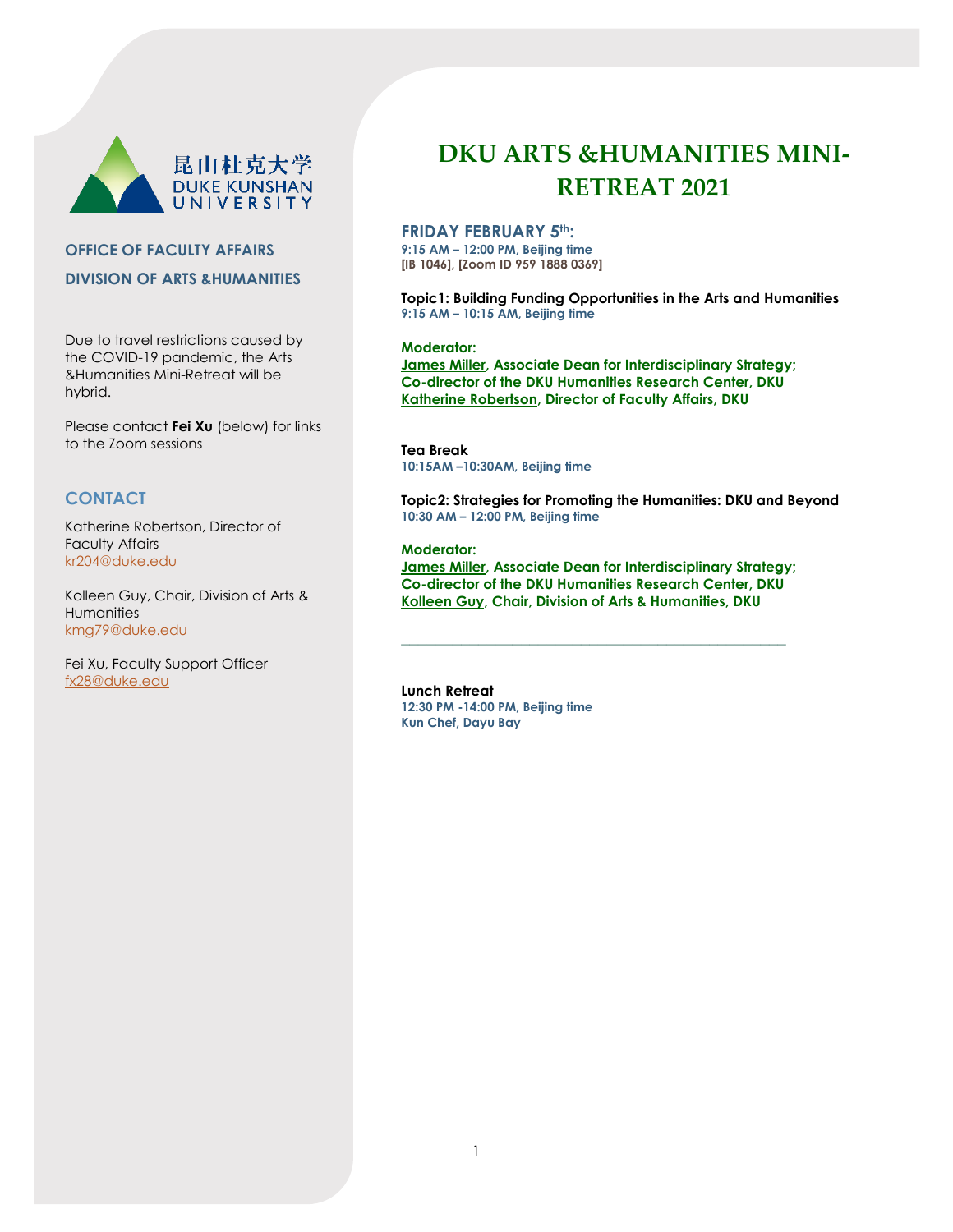# **ATTENDEE CONTACT NFORMATION**

# **DUKE KUNSHAN UNIVERSITY, KUNSHAN**

# **ANDERSON STEPHANIE, ASSISTANT PROFESSOR OF AMERICAN LITERATURE**

My research focuses on twentieth century poetry, small press publishing, and cultures of circulation. [stephanie.anderson@dukekunshan.edu.cn](mailto:stephanie.anderson@dukekunshan.edu.cn)

# **BACON BENJAMIN, ASSOCIATE PROFESSOR OF MEDIA AND ARTS**

My research focuses on the intersection of sound art, computational design, networked systems and mechanical life installation and sculpture. benjamin.bacon@dukekunshan.edu.cn

# **BEEMER BRYCE, ASSISTANT PROFESSOR OF HISTORY**

My research focuses on the transcultural ramifications of slave gathering warfare in mainland Southeast Asia, Northeast India and coastal Bengal, with a special focus on enslaved artisans, religious rituals, and processes of creolization and cultural exchange. bryce.beemer@dukekunshan.edu.cn

#### **CHAKRABORTY TITAS, ASSISTANT PROFESSOR OF HISTORY**

My research focuses on South Asian history, Labor History and World History. titas.chakraborty@dukekunshan.edu.cn

#### **CHOI JUNG, ASSISTANT PROFESSOR OF ART HISTORY AND VISUAL STUDIES**

My research focuses on interactions between art and technology, and contemporary visual and media culture, especially on the ways in which artistic and creative practices provide constructive criticism on our contemporary media environments. jung.choi@dukekunshan.edu.cn

# **CLEMENTS KALEY, ASSISTANT PROFESSOR OF MEDIA AND ARTS**

My research focuses on the intersection of social conflict, climate change and the loss of diversification under the power structures of the globalizing economy. kaley.clements@dukekunshan.edu.cn

#### **FIELD ANDREW, ADJUNCT PROFESSOR OF CHINESE HISTORY**

My research is interested in music scenes in historical and contemporary urban China; interested in the history of Shanghai especially during the 1920s-1930s and the wartime era of the 1940smodernity. andrew.field@dukekunshan.edu.cn

# **FREDMAN ZACH, ASSISTANT PROFESSOR OF HISTORY**

My research focuses on the United States in the world and modern China. zach.fredman@dukekunshan.edu.cn

## **FRUH KYLE, ASSISTANT PROFESSOR OF PHILOSOPHY**

My research focuses on Moral Heroism, Promises and Promissory Obligation, Climate Ethics. kyle.fruh@dukekunshan.edu.cn

#### **GUY KOLLEEN, ASSOCIATE PROFESSOR OF HISTORY**

My research focuses on how the consumption and production of food and drink shape national memory and identity. kolleen.guy@dukekunshan.edu.cn

#### **HAUTHALER NATHAN, LECTURER IN PHILOSOPHY**

My research focuses on the nature of human agency and action, which he investigates from various systematic and historical vantage points including the philosophy of action, metaphysics, epistemology and ethics; the history of analytic philosophy, especially Anscombe; classical Greek philosophy, especially Aristotle; and classical Chinese philosophy. nathan.hauthaler@dukekunshan.edu.cn

# **HENDERSON SETH, ASSISTANT PROFESSOR OF MEDIA AND ARTS**

My main interest is the complex relationship between local traditions and global phenomena. seth.henderson@dukekunshan.edu.cn

#### **HUNTER-GORDON KIM, ASSISTANT PROFESSOR OF CHINESE AND PERFORMANCE STUDIES**

My research focuses on Kunqu performance, with current projects concerned with cultural memory, embodied knowledge and musical linguistics. kim.huner.gordon@dukekunshan.edu.cn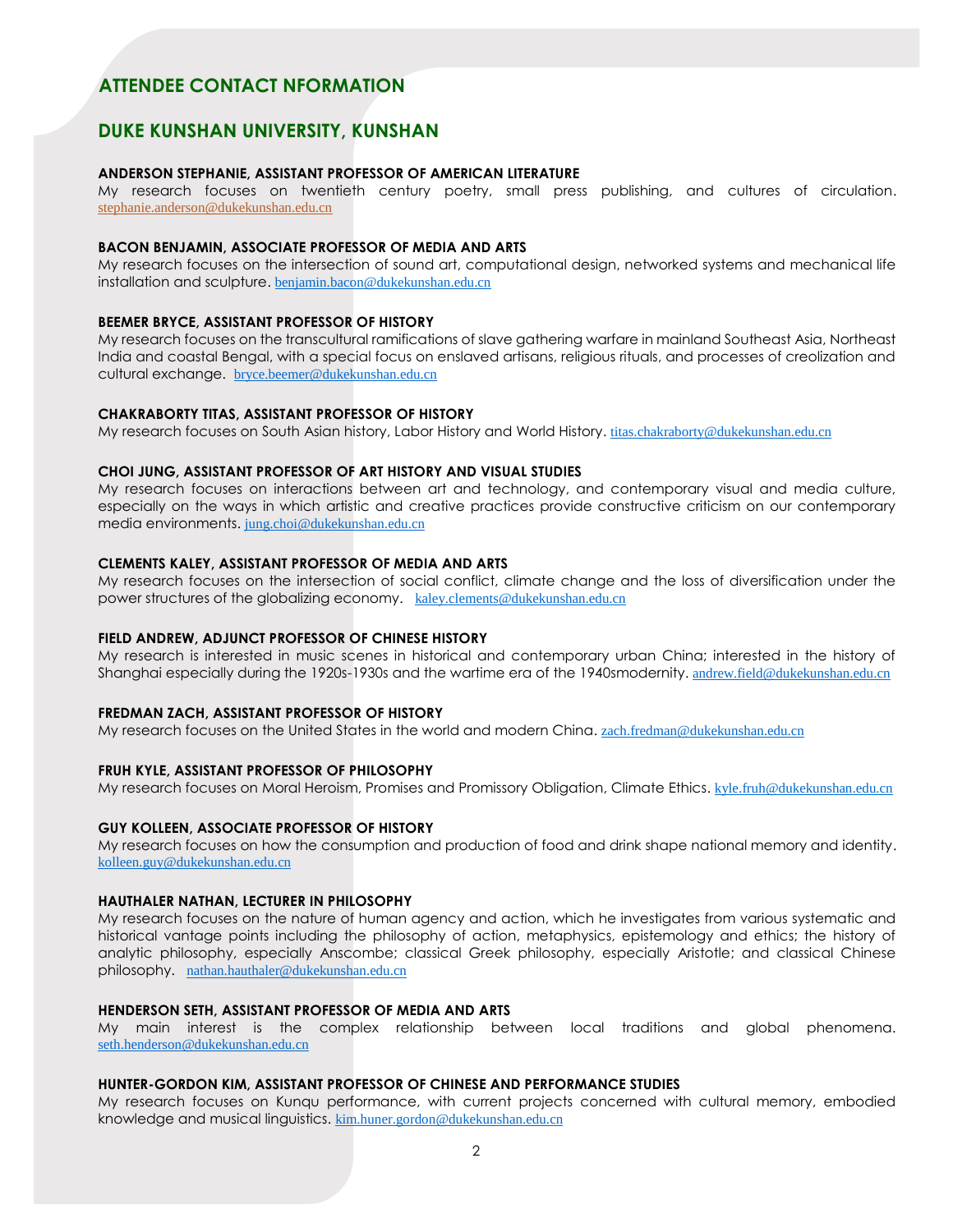# **LAI-HENDERSON SELINA, ASSISTANT PROFESSOR OF AMERICAN LITERATURE AND HISTORY**

My research focuses on 19th and 20th century transnational American studies, comparative race and ethnic studies, and Afro-Asian connections in the context of race, imperialism, and empire. slai.henderson@dukekunshan.edu.cn

#### **LEWIS YITZHAK, ASSISTANT PROFESSOR OF HUMANITIES**

My research focuses on comparative literature in Hebrew, Spanish, Yiddish and English, literary theory, transnational writing and world literature. yitzhak.lewis@dukekunshan.edu.cn

# **LIM DANIEL, ASSISTANT PROFESSOR OF PHILOSOPHY**

My research focuses on Philosophy of Mind, Philosophy of Religion, Ethics, Artificial Intelligence, Computer Science. daniel.lim@dukekunshan.edu.cn

#### **MCWILLIAMS EMILY, ASSISTANT PROFESSOR OF PHILOSPPHY**

My research is at the intersection of epistemology and moral philosophy with connections to psychology. In particular, I investigate how social and political factors, like social power and authority, can impact the way that people reason, and asks what we can do about it. emily.mcwilliams@dukekunshan.edu.cn

# **MILLER JAMES, PROFESSOR OF HUMANITIES**

My research focuses on the study of Chinese philosophy, theology, and religion, with an emphasis on philosophy of nature, environmental ethics, and the intersection of religion and ecology in China. j.e.miller@dukekunshan.edu.cn

#### **OLSAVSKY JESSE, ASSISTANT PROFESSOR OF HISTORY**

My research focuses on the history of slavery, abolitionism, and their legacies. jesse.olsavsky@dukekunshan.edu.cn

#### **STEPHENS DANIEL, ASSISTANT PROFESSOR OF PHILOSOPHY**

My research focuses on three major lines of questioning. The first is how we should understand the philosophy that took place in ancient China. The second is how we might pursue a naturalized approach to ethics, one that takes seriously what we are learning from moral and social psychology. The third is what relevance the views we can find in ancient Chinese philosophy might have to contemporary discussions of ethics. daniel.stephens@dukekunshan.edu.cn

#### **TESEI TOMMASO, ASSOCIATE PROFESSOR OF RELIGIOUS STUDIES**

My research focuses on emergence of the Islamic movement and faith tradition, and on the consequential establishment of new religious and political authorities in the context of the late antique Near East. tesei.tommaso@dukekunshan.edu.cn

# **VAN OVERMEIRE BEN, ASSISTANT PROFESSOR OF RELIGIOUS STUDIES**

My research focuses on Zen Koan literature, contemporary Zen convert, autobiographical literature, utopian literature, and Buddhist modernity. ben.van.overmeire@dukekunshan.edu.cn

## **WEISSGLASS DANIEL, ASSISTANT PROFESSOR OF PHILOSOPHY**

My research focuses on Ethics, politics, and economics of health, science, and technology; Global health; Health ethics; Cognitive science; Philosophy of mind; Mental representation Predictive mind. daniel.weissglass@dukekunshan.edu.cn

#### **XIANG ZAIRONG, ASSISTANT PROFESSOR OF COMPARATIVE LITERATURE**

My research intersects feminisms and queer theories, literary and visual studies, philosophical and religious inquiries in their decolonial variants in Spanish, English, Chinese, French and Nahuatl. zairong.xiang@dukekunshan.edu.cn

#### **XU WEIJING, ASSISTANT PROFESSOR OF MEDIA AND ARTS**

My research focuses on issues surrounding data, networks and cyberspace. weijing.xu@dukekunshan.edu.cn

#### **YURGEL CAIO, ASSISTANT PROFESSOR OF HUMANITIES**

My research focuses on literatures written in Chinese, French, German, Portuguese, and Spanish, with a focus on comparative and interdisciplinary approaches. caio.yurgel@dukekunshan.edu.cn